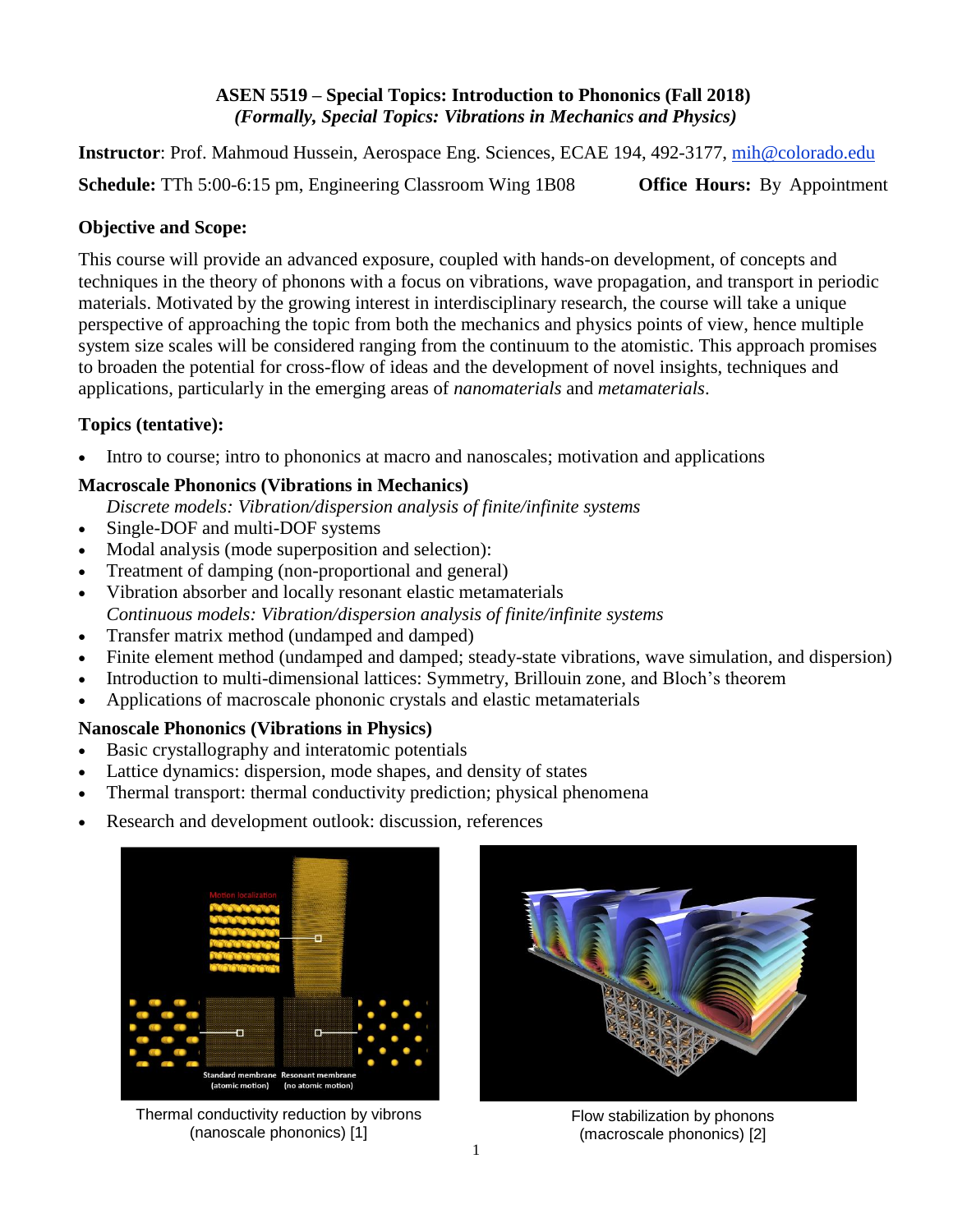### **Course Themes:**

- Discrete vs. continuous models
- Macroscale vs. nanoscale models
- Steady-state vibration vs. wave simulation vs. dispersion descriptions of the dynamics
- Analytical (e.g., transfer-matrix) vs. numerical (e.g., finite-element) methods
- Mathematics and physics of vibrations and wave propagation with a focus on the phenomena of dispersion, resonance, dissipation, and nonlinearity
- Intersection of disciplines between mechanics (elastodynamics) and physics (condensed matter physics)
- Applications of phononic crystals and elastic metamaterials (at macro or nano scales)

#### **Course Philosophy:**

- Physics- and mathematics-driven coverage of topics
- Research-oriented learning
- Students play an active role in learning and course progress
- Interdisciplinary treatment of course material

#### **Course Visionary Outlook:**

Could phononics impact the world as electronics and photonics did?

#### **Course Textbook (available online at CU library):**

Phani, A.S. and Hussein, M.I., (Eds.), "Dynamics of Lattice Materials," Wiley, New Jersey, 2017.

#### **References:**

Vibrations-Mechanics: Rao, Singiresu S., *Mechanical Vibrations*, 5 th Edition, Addison-Wesley, 2010

Vibrations-Physics: Kittel, Charles, *Introduction to Solid State Physics*, 8<sup>th</sup> Edition, John Wiley & Sons, 2004

Phononics-Macroscale: Deymier, Pierre A., *Acoustic Metamaterials and Phononic Crystals*, John Wiley & Sons, 2013

Phononics-Nanoscale: Dove, Martin. T., *Introduction to Lattice Dynamics*, Cambridge University Press, 1993

### **Grading:**

| Homework assignments: | 30\% (approximately 4-5 assignments)             |
|-----------------------|--------------------------------------------------|
| Exam:                 | 30\% (tentative date: October 25, 2018)          |
| Project:              | 40\% (target: conference or journal publication) |

<sup>[1]</sup> Honarvar, H. and Hussein, M.I., "Two orders of magnitude thermal conductivity reduction in silicon membranes by resonance hybridizations," *Physical Review B*, **97**, 195413, 2018.

<sup>[2]</sup> Hussein, M.I., Biringen, S., Bilal, O.R., and Kucala, A. "Flow stabilization by subsurface phonons," *Proceedings of the Royal Society A,* **471**, 20140928, 2015.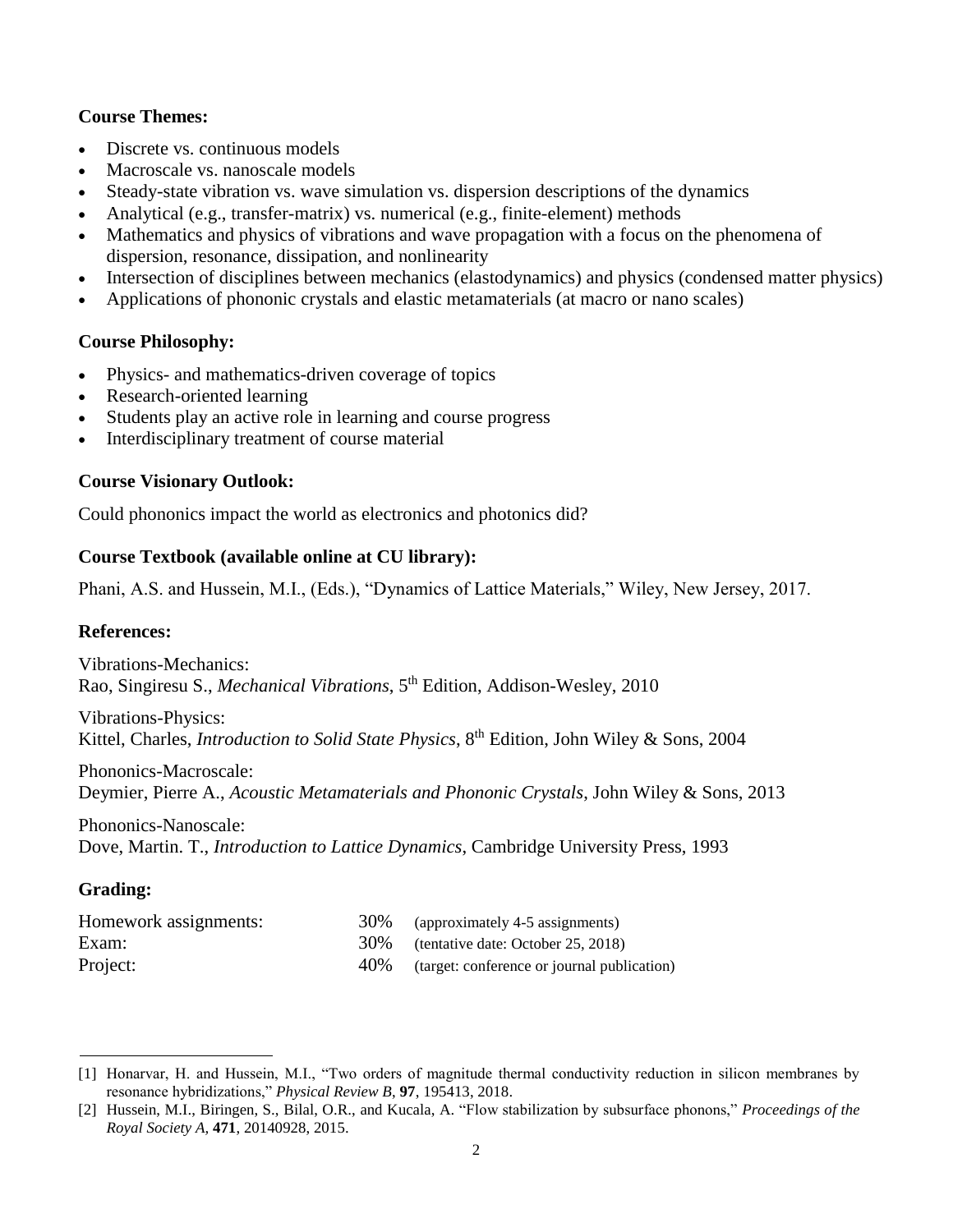## **Course Project:**

The course project will provide an opportunity to pick a wave propagation problem at the interface of mechanics and physics, carry a literature search on it, develop a mathematical model for it, solve it numerically, and present the results to the rest of the class. Students interested in doing an experimental project could potentially be permitted to do so if the time and resources are available. It should be possible, and will be encouraged, to produce a conference/journal paper out of this project. (Results from student projects in this course has made it to journal publications in the past.) Emphasis will be on using the project to develop an appreciation and an aptitude for conducting research in the emerging field of phononics and more generally in the area of dynamics of materials and structures.

### *More information on the project:*

- Work will be done in groups of 2-3 students.
- Students choose a topic with guidance from instructor. Formal discussion on the project will take place in class around the middle of the semester, but students are encouraged to start thinking about possible topics and discuss these with the instructor as early as possible in the semester.
- Computational studies should be done using Matlab.
- A mini-research proposal will be prepared and presented to the class at an early stage.
- A literature search will be conducted by each group and presented to the class.
- A final conference-style research presentation will be given by each group at the end of the semester.
- A final conference-style paper will be submitted by each group at the end of the semester. High quality papers could potentially be submitted to a national conference and/or to a journal with the assistance and support of the instructor (even if this takes place after the course is over).

**Prerequisite:** Undergraduate dynamics and vibrations or consent of instructor